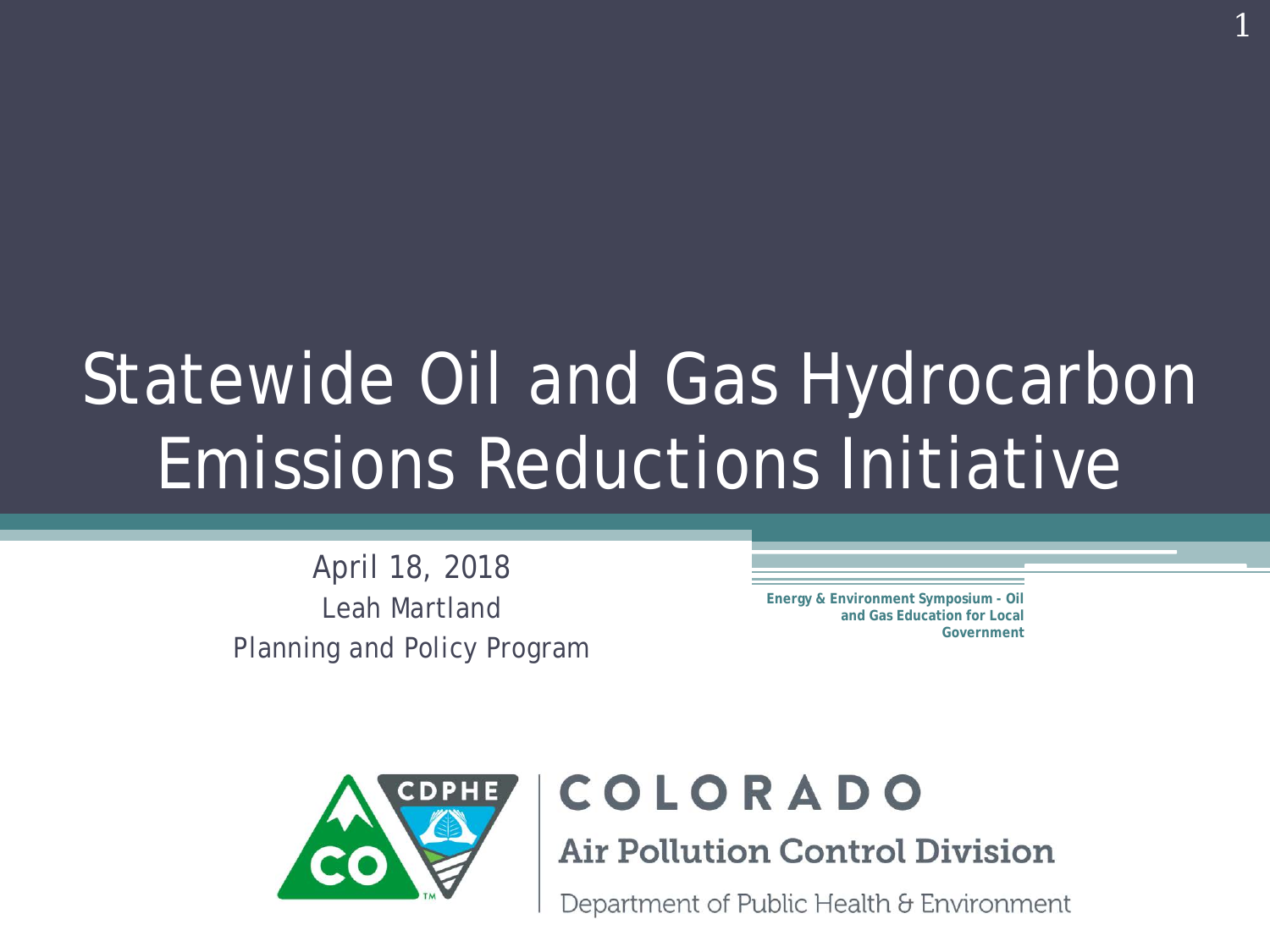

## SHER Team Overview

- Statewide Hydrocarbon Emissions Reduction (SHER) stakeholder process
- Established by Air Quality Control Commission Regulation No. 7 "Statement of Basis and Purpose" (Nov. 2017) to:
	- Evaluate cost-effective hydrocarbon emission reductions from the statewide oil and natural gas sector
	- Recommend any new proposals for emission reductions by Jan. 2020
- SHER Team meets 2018-2019
- Consists of industry, local government, and environmental NGO representatives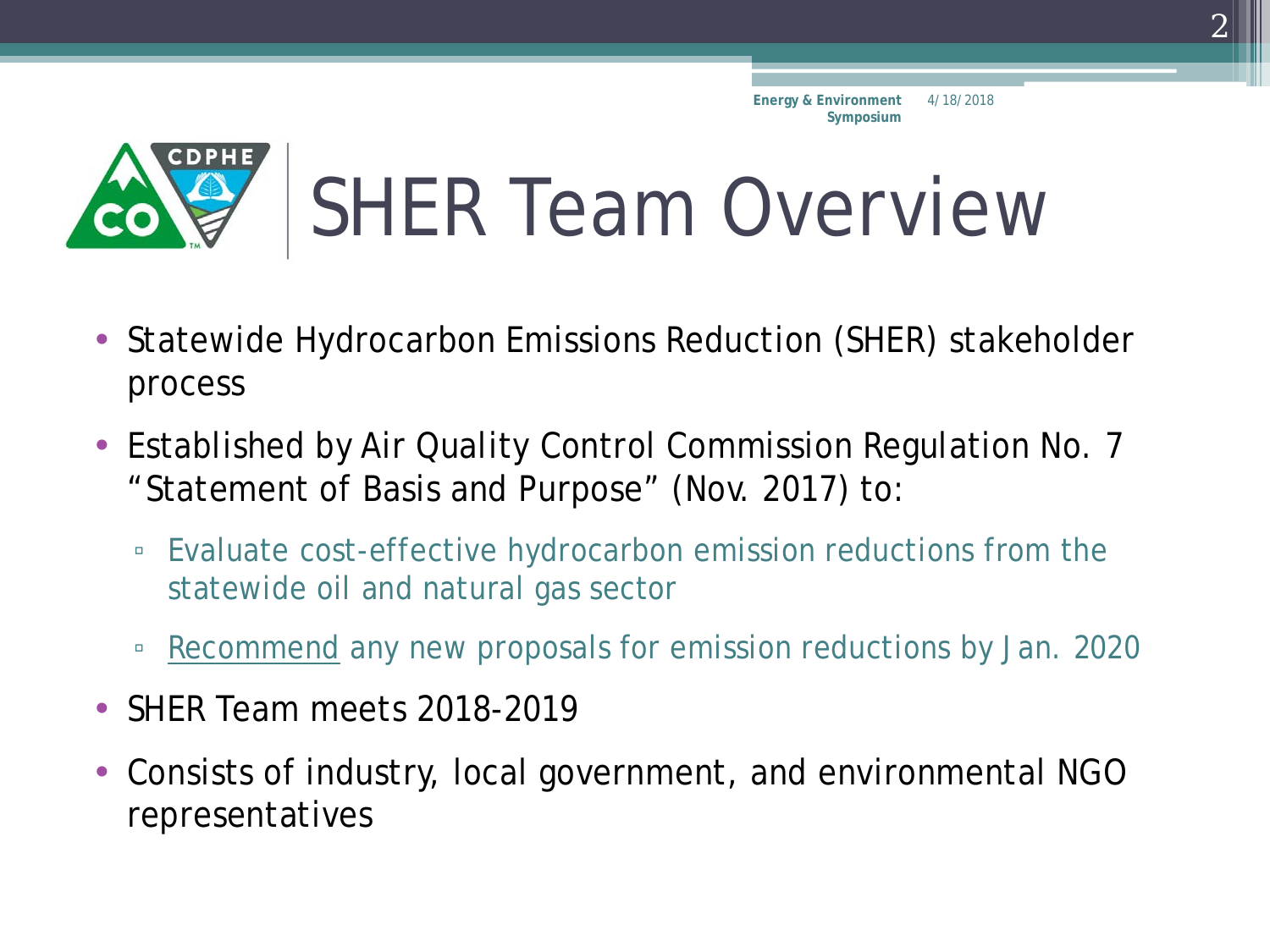

### SHER Team Goals

- Stick to the Regulation 7 Statement of Basis and Purpose scope
- Reduce hydrocarbon emissions from the oil and gas industry statewide (within Division jurisdiction)
	- Consider cost-effective strategies
	- Consider near-term and long-term strategies
	- Consider implementation flexibility
		- Consider operational and location difference
		- Consider regulatory and non-regulatory measures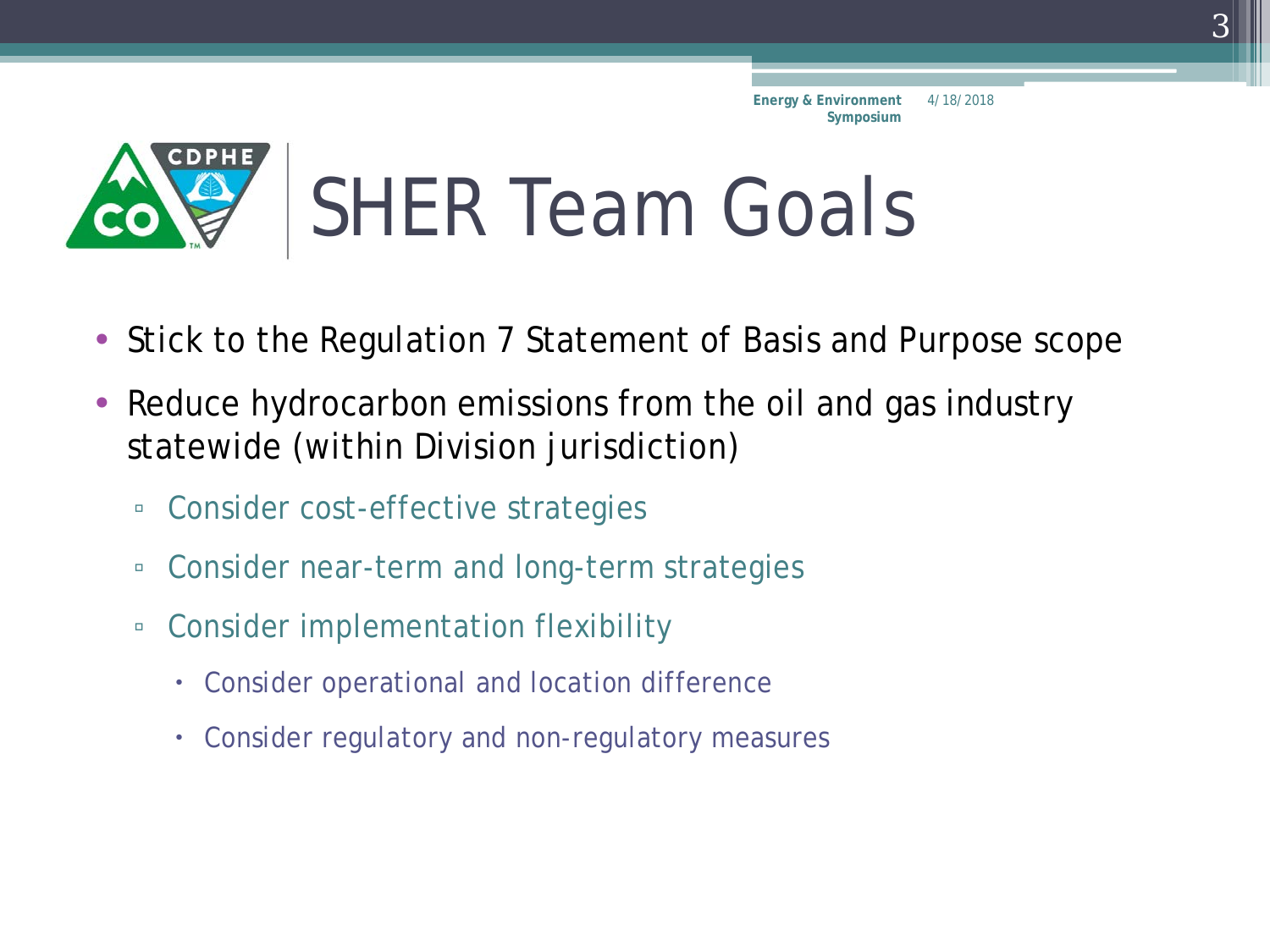

- Colorado has elevated ozone levels
	- Denver Metro/North Front Range is a Nonattainment Area
	- Some other areas are near the 70 ppb National Ambient Air Quality Standard (NAAQS)
- Greenhouse gas emissions
- Public concern about oil and gas emissions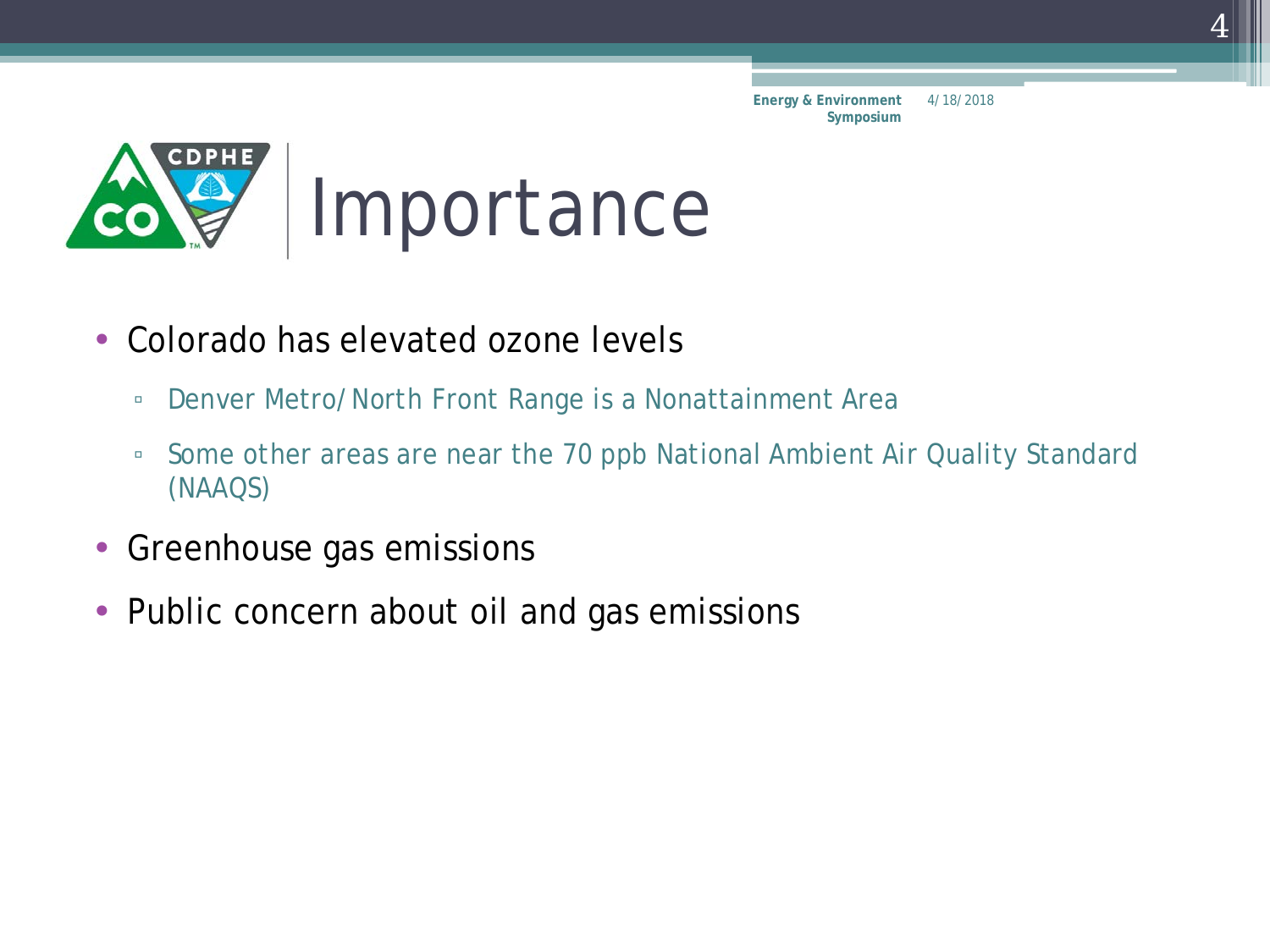

# Opportunity to Innovate

- Strong engagement by key stakeholders
	- The Division sees a genuine desire by all parties to achieve meaningful emission reductions
- Not limited by an EPA framework
	- SHER Team is separate from any ozone State Implementation Plan (SIP) or federal emission standard
- Exchange ideas and determine what works best for Colorado
- Colorado has a history of collaborative solutions to complex problems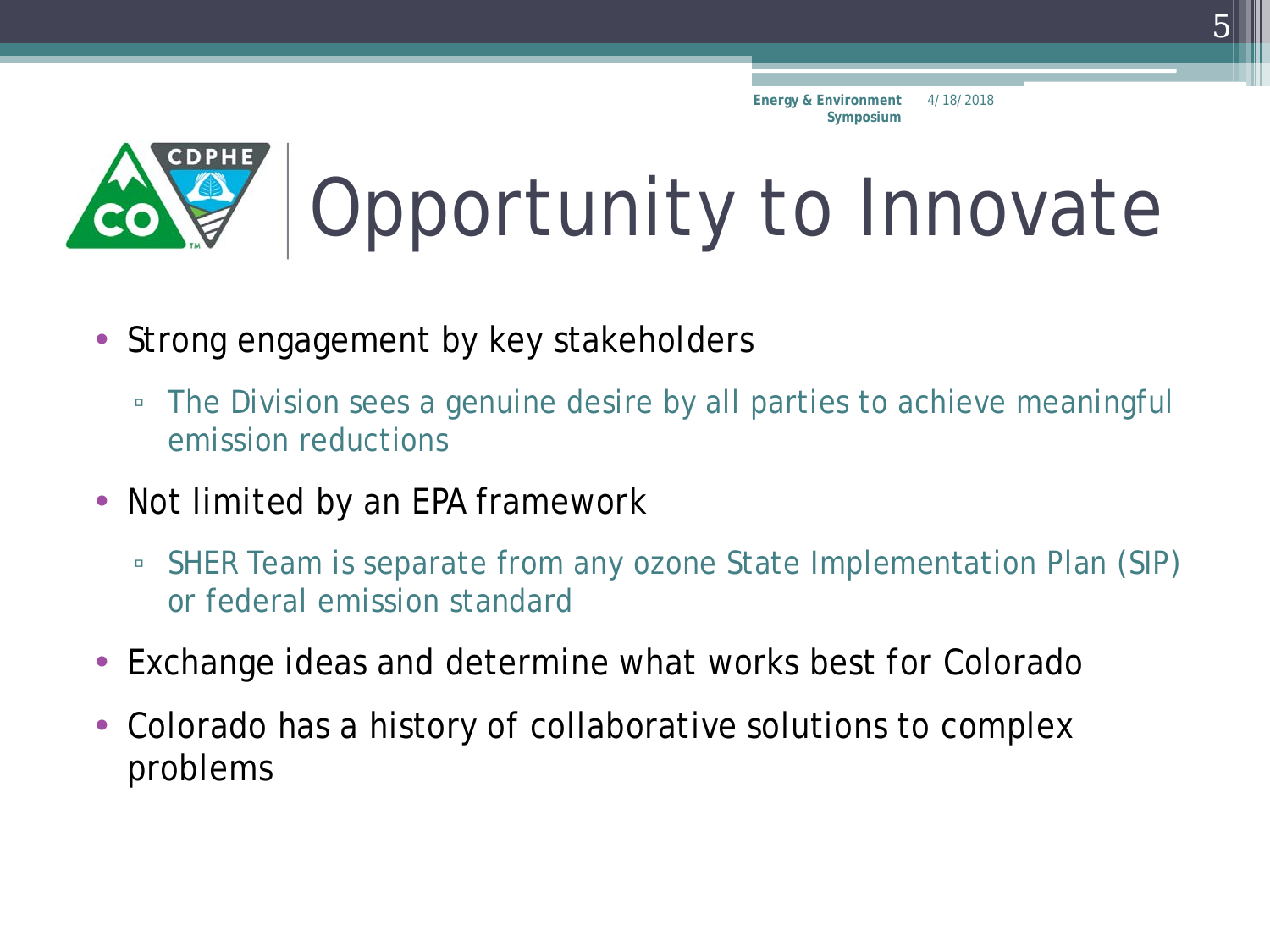

### Regulatory and Non-Regulatory Measures

- Regulations are one of several important tools
	- Provide certainty and enforceability
	- CDPHE is a regulatory agency
- Non-regulatory measures are also important
	- Can be implemented faster
	- More leeway to innovate
	- Requirements appear in regulations only after they are shown to be achievable every time
- SHER Team may recommend either/both measures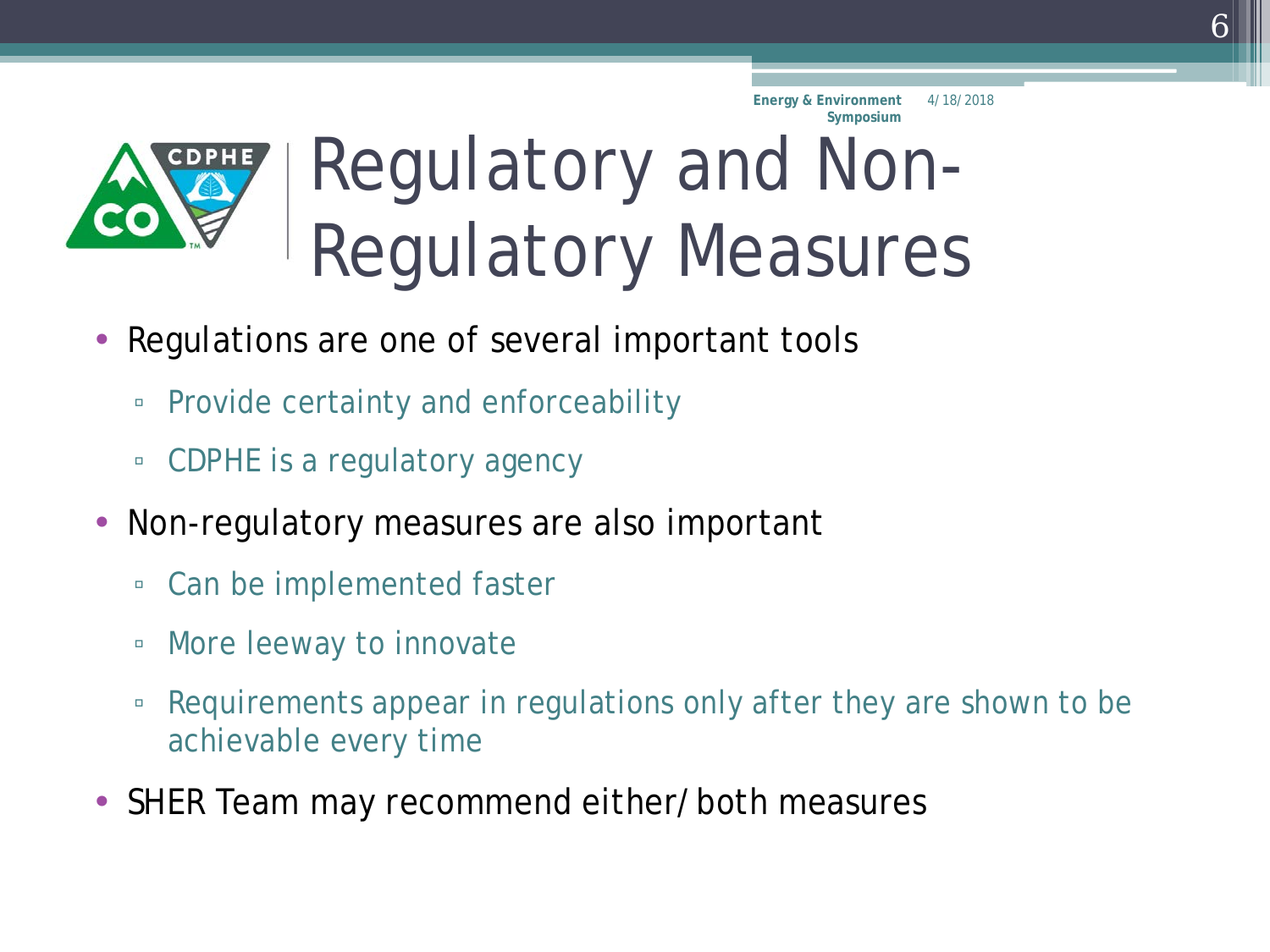

### What the SHER Team Will Evaluate

- All hydrocarbon emissions from oil and gas
- Options for emission reductions in entire state
	- Not just Denver Metro/North Front Range
- Leak detection with infrared cameras or other technologies
- Transmission segment compressor stations
- Pneumatic controllers
- SHER Team is proposing and evaluating additional strategies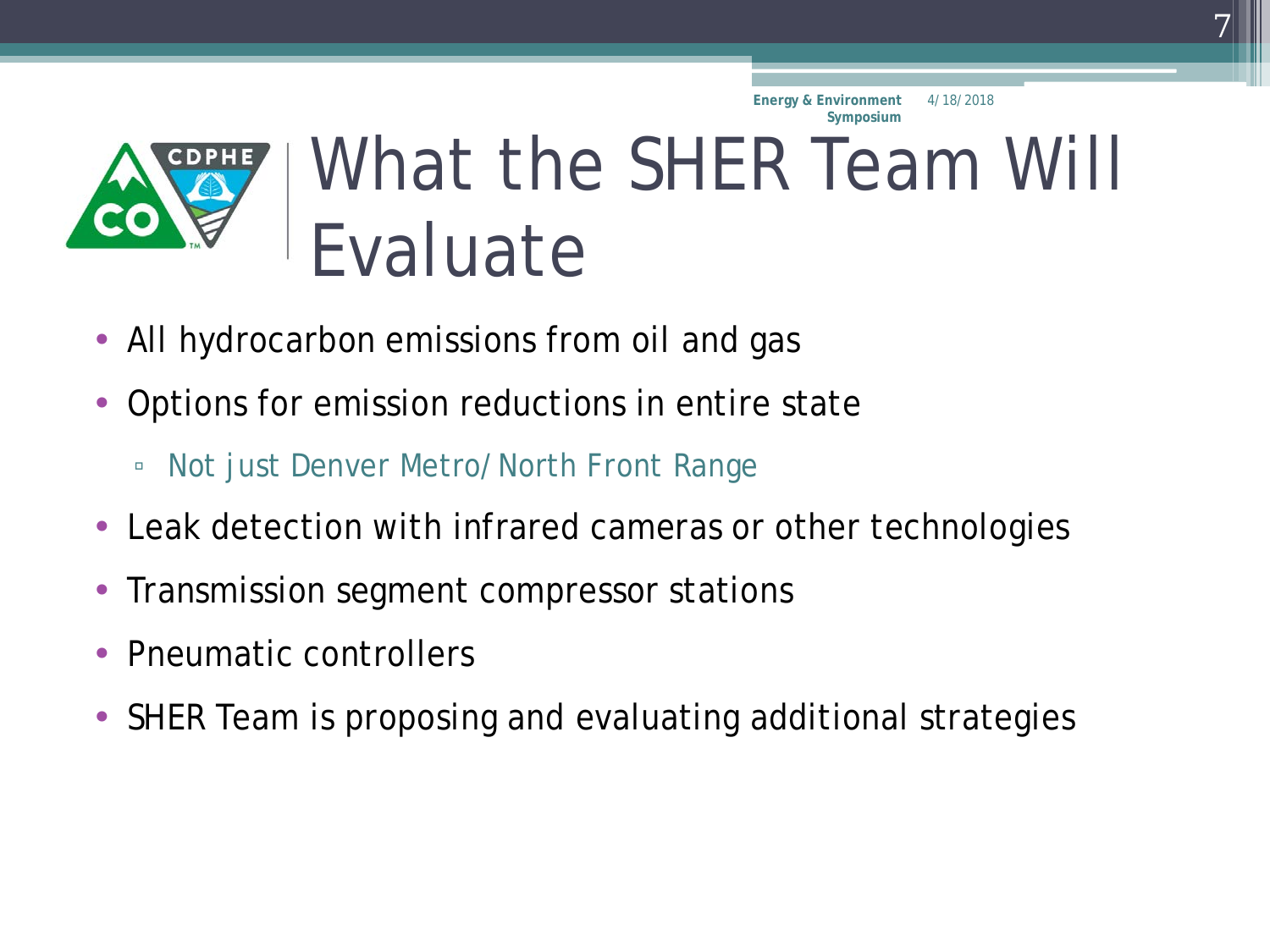

- April 17, 2018: stakeholder meeting and public meeting in Rifle
- May: update on methane monitoring technologies
- June December: discuss emission reduction strategies
- November: update on June-August non-regulatory measures
- January 2019: Mid-process presentation to Air Quality Control Commission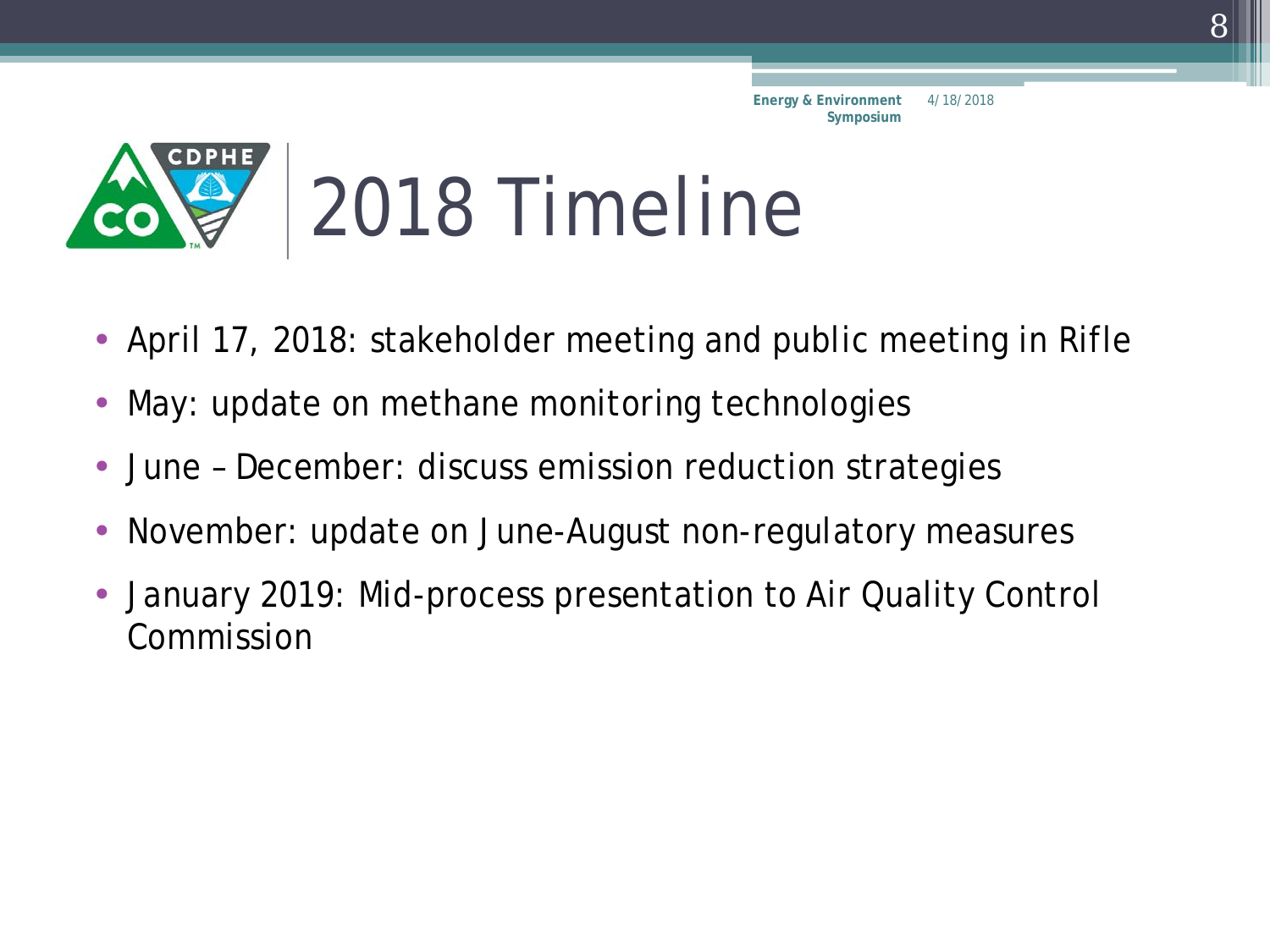

- Some local governments are at the table
- Public meetings about once per quarter
- Mid-process presentation to the AQCC about January 2019
- Email comments to [cdphe.commentsapcd@state.co.us](mailto:cdphe.commentsapcd@state.co.us)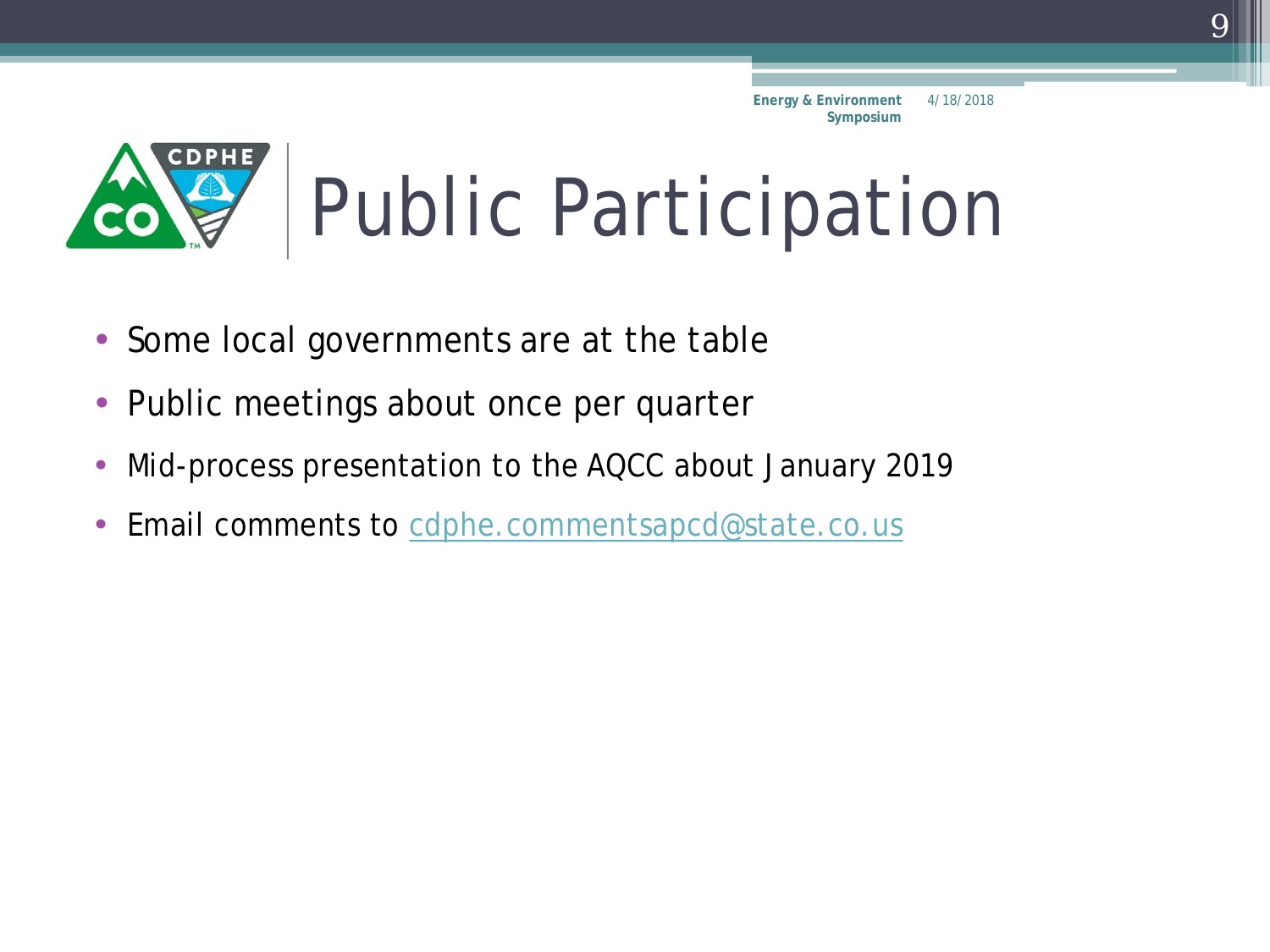

- Some non-regulatory measures could be implemented in 2018
- Recommend statewide hydrocarbon emission reduction strategies for the oil and gas sector
	- Division will present recommendations to the Air Quality Control Commission by January 2020
	- Speaking role for industry, local government, and environmental organizations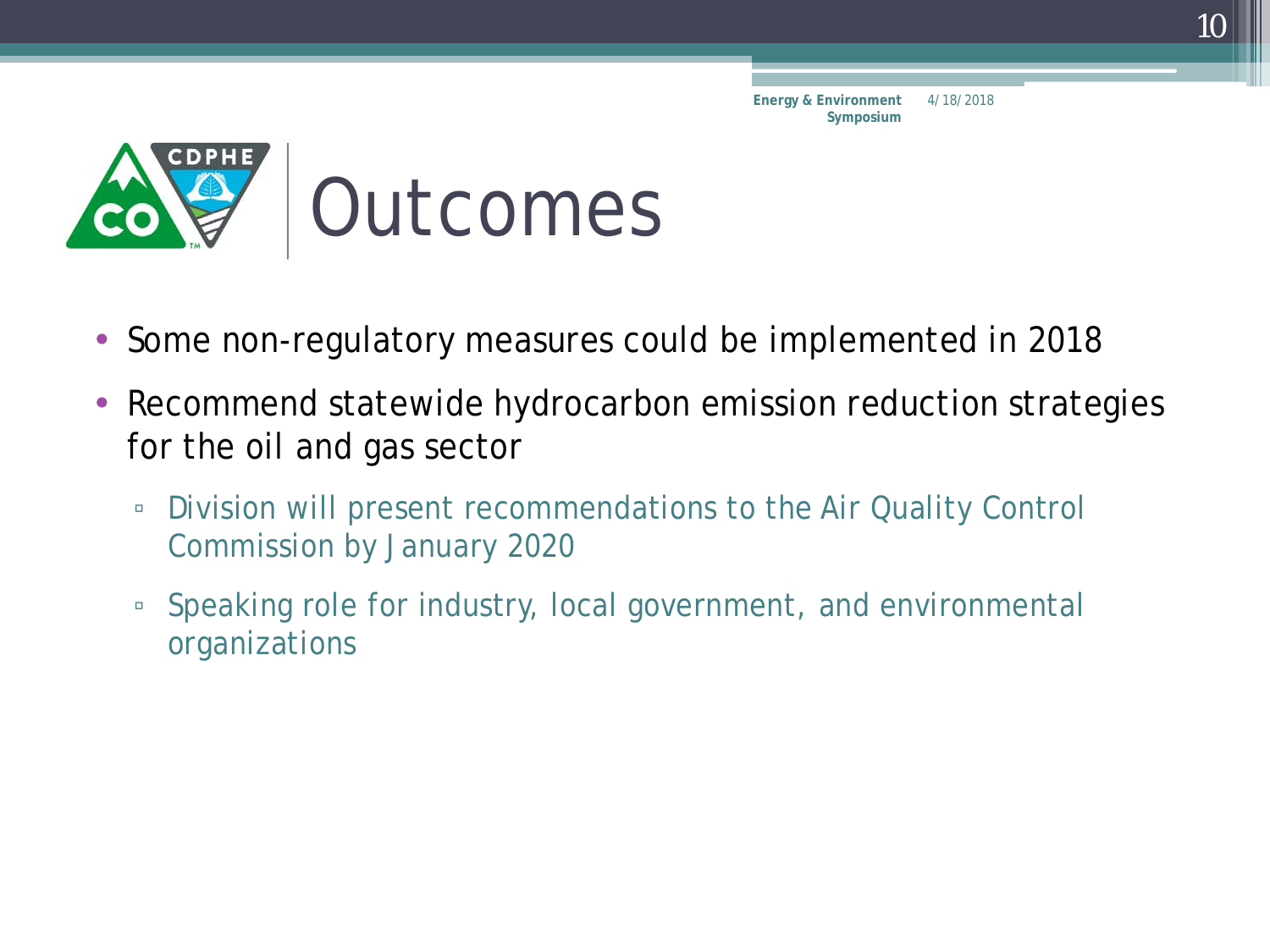

# Questions?

Submit comments and questions to:

[cdphe.commentsapcd@state.co.us](mailto:cdphe.commentsapcd@state.co.us)